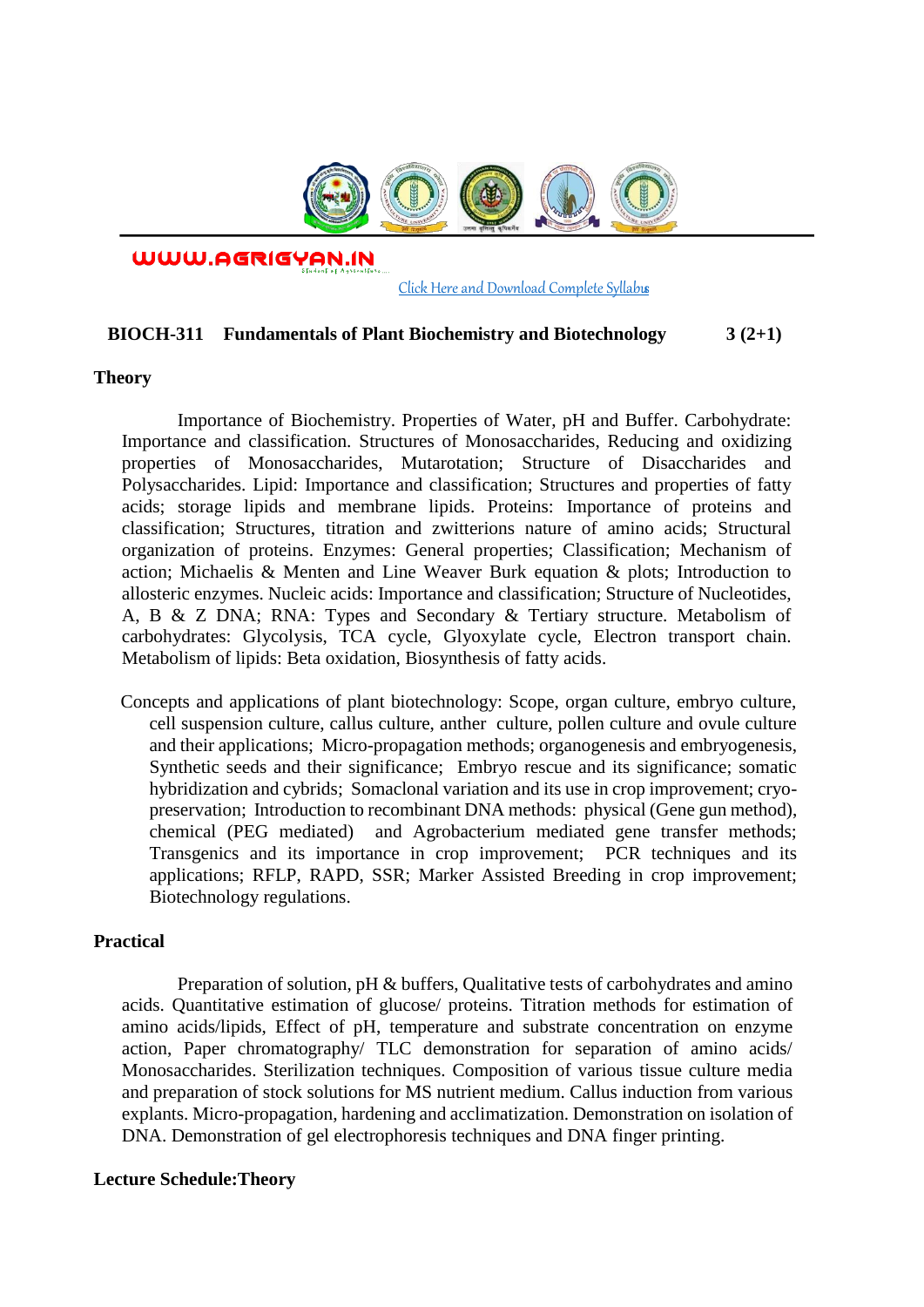| S.  | <b>Topic</b>                                                                                            | No. of         |
|-----|---------------------------------------------------------------------------------------------------------|----------------|
| N.  |                                                                                                         | lectures       |
| 1.  | Importance of Biochemistry.                                                                             | 1              |
| 2.  | Properties of Water, pH and Buffer.                                                                     | $\overline{2}$ |
| 3.  | Carbohydrate:<br>Importance<br>classification.<br>and<br><b>Structures</b><br>of                        | 3              |
|     | Monosaccharides, Reducing and oxidizing properties of Monosaccharides,                                  |                |
|     | Mutarotation; Structure of Disaccharides and Polysaccharides.                                           |                |
| 4.  | Lipid: Importance and classification; Structures and properties of fatty acids;                         | $\overline{2}$ |
|     | storage lipids and membrane lipids.                                                                     |                |
| 5.  | Proteins: Importance of proteins and classification; Structures, titration and                          | $\overline{2}$ |
|     | zwitterions nature of amino acids; Structural organization of proteins.                                 |                |
| 6.  | General properties; Classification; Mechanism of action;<br>Enzymes:                                    | $\overline{2}$ |
|     | Michaelis & Menten and Line Weaver Burk equation & plots; Introduction                                  |                |
|     | to allosteric enzymes.                                                                                  |                |
| 7.  | Nucleic acids: Importance and classification; Structure of Nucleotides, A, B                            | $\overline{2}$ |
|     | & Z DNA; RNA: Types and Secondary & Tertiary structure.                                                 |                |
| 8.  | Metabolism of carbohydrates: Glycolysis, TCA cycle, Glyoxylate cycle,                                   | 3              |
|     | Electron transport chain.                                                                               |                |
| 9.  | Metabolism of lipids: Beta oxidation, Biosynthesis of fatty acids.                                      | $\overline{2}$ |
| 10. | Concepts and applications of plant biotechnology:                                                       | $\mathbf{1}$   |
| 11. | Scope, organ culture, embryo culture, cell suspension culture, callus culture,                          | $\overline{2}$ |
|     | anther culture, pollen culture and ovule culture and their applications;                                |                |
|     |                                                                                                         |                |
| 12. | Micro-propagation methods; organogenesis and embryogenesis, Synthetic                                   | $\overline{2}$ |
|     | seeds and their significance; Embryo rescue and its significance; somatic<br>hybridization and cybrids; |                |
| 13. | Somaclonal variation and its use in crop improvement; cryo-preservation;                                | $\mathbf{1}$   |
| 14. | Introduction to recombinant DNA methods: physical (Gene gun method),                                    | $\overline{2}$ |
|     | and Agrobacterium mediated gene transfer<br>chemical (PEG mediated)                                     |                |
|     | methods;                                                                                                |                |
| 15. | Transgenics and its importance in crop improvement;                                                     | $\mathbf{1}$   |
| 16. | PCR techniques and its applications;                                                                    | $\mathbf{1}$   |
| 17. | RFLP, RAPD, SSR;                                                                                        | 1              |
| 18. | Marker Assisted Breeding in crop improvement;                                                           | 1              |
| 19. | <b>Biotechnology regulations</b>                                                                        | 1              |
|     |                                                                                                         |                |

# **Lecture Schedule:Practical**

| S. | <b>Topic</b>                                             | No. of   |
|----|----------------------------------------------------------|----------|
| N. |                                                          | lectures |
|    | Preparation of solution, pH & buffers                    |          |
|    | Qualitative tests of carbohydrates and amino acids.      |          |
|    | Quantitative estimation of glucose/ proteins             |          |
|    | Titration methods for estimation of amino acids/lipids,, |          |